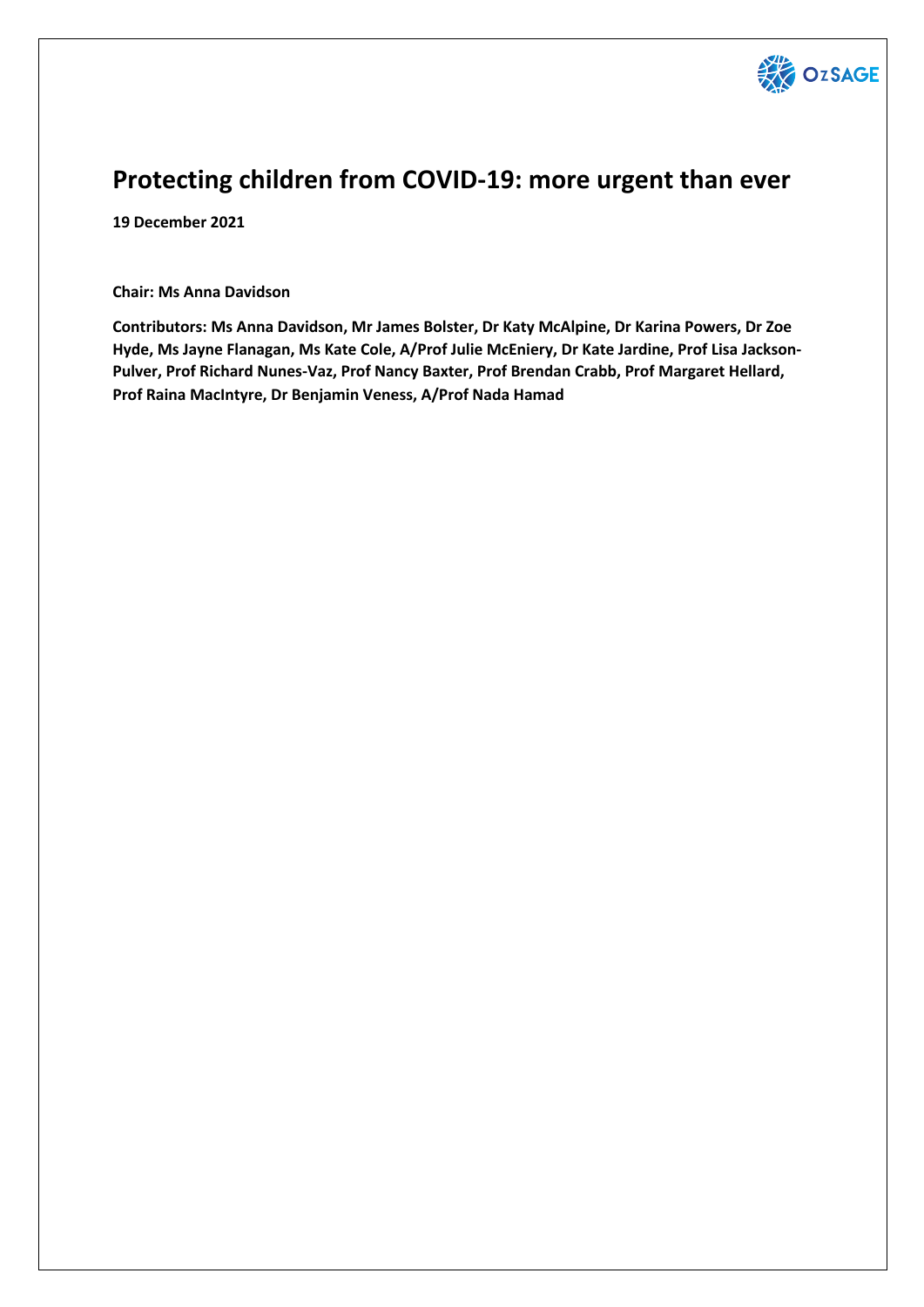

This update is an addition to our previous advice entitled "Protecting children from COVID-19 and making schools and childcare safer" (Oct 2021) and is in response to the emergence of the Omicron Variant.

#### **Highlights**

- Early evidence relating to the new Omicron variant suggests that younger, immune-naive populations including children under 5 years old, are experiencing higher rates of moderate-to-severe disease and hospitalisation than with previous strains of COVID-19.
- Global advice and evidence continues to mount in favour of protecting children from COVID-19 through the use of masks, enhanced indoor air ventilation, and vaccines.
- Poor protection in high-risk settings, such as school classrooms, continues to leave children vulnerable.
- COVID-19 is a leading cause of non-accidental death in children in the USA.

### Recommendations

Federal, state, and territory governments of Australia should:

- Protect unvaccinated children from aerosol transmission of COVID-19 given the increased transmissibility and potential for increased disease severity of Omicron, and because the long-term consequences of infection are unclear. Long COVID has the potential to adversely impact the normal, healthy development of children and increase their risk of chronic disease later in life.
- Implement OzSAGE's previously recommended non-pharmaceutical interventions and aerosol mitigations over the Christmas school holidays to prevent transmission of COVID-19 in the school setting. Being safe at school is about physical and psychological safety and wellbeing for children. It also forms part of the social contract between parents and the Government/school in regard to the attendance of children at school.
- Children and all School Staff should move to wearing high quality, well fitted N95 level masks. N95 level masks for all School Staff and N95 level masks suitable for children should be funded and freely available at schools.
- Implement Rapid Antigen Testing (RAT) recommendations. RAT should only be used in addition to nonpharmaceutical interventions and aerosol mitigations (see full RAT recommendations at the end of this document). Funding of RAT for schools to ensure equitable access to testing for all. See our more detailed guidance on RAT at the end of this document.
- Provide additional resources and public health messaging to encourage and support the vaccination of children aged 5-11 years.
- Provide a remote learning option for school from 2022 for vulnerable children or parents who judge risk as unacceptable or due to other reasons. *Further related measures for implementation can be found in OzSAGE's previous advice document.*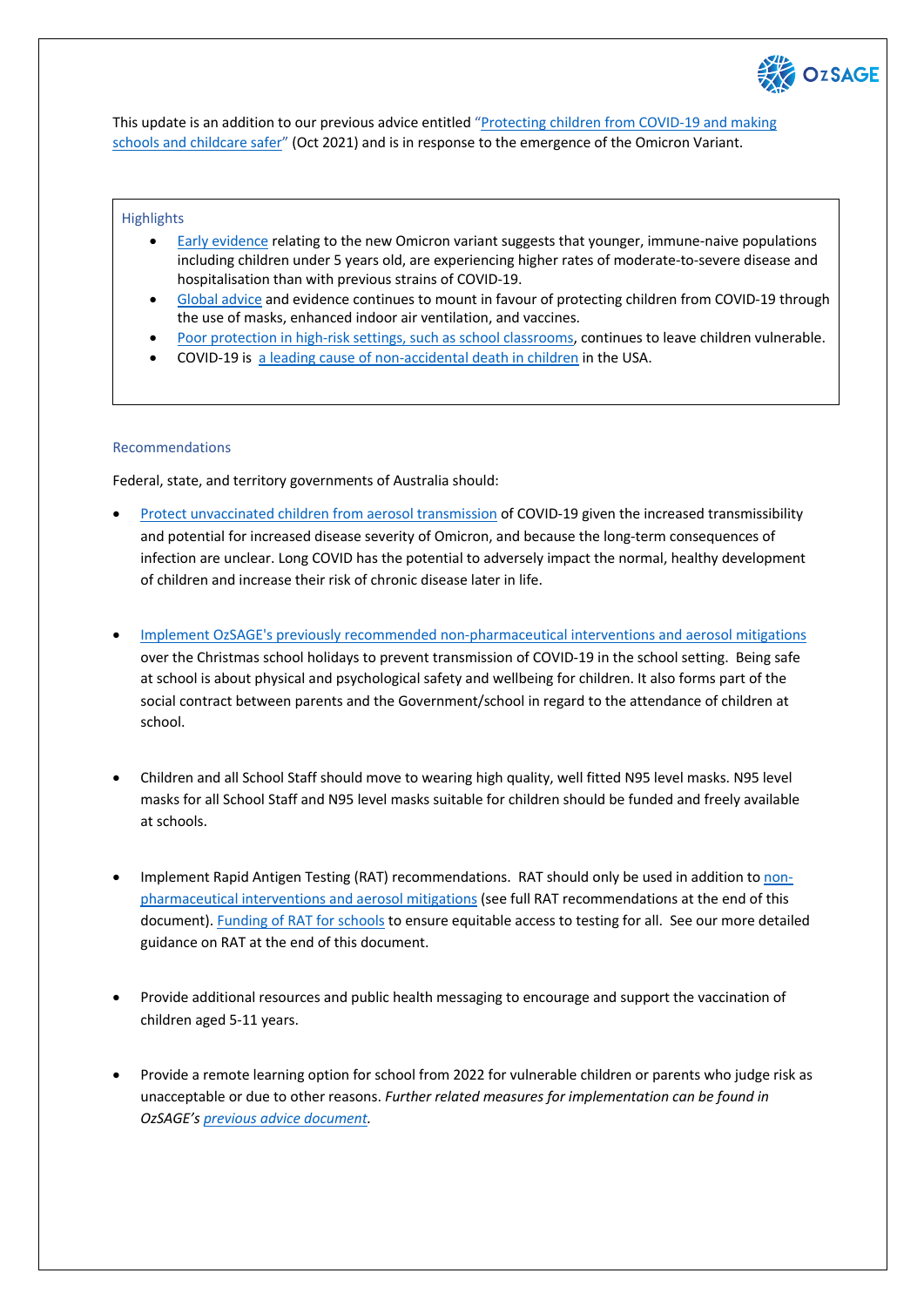

While implementing these and **previous recommendations** no reduction should be made to previously implemented health measures at schools including hand hygiene stations, mask wearing, keeping children in class groups / limit larger group gatherings to outdoors, no gatherings indoors other than class groups , QR codes, reduced external school visitors

While this update relates to children, teachers also have the right to a safe workplace. The pandemic is likely to continue for a number of years and schools need different models (face-to-face and remote learning) to run concurrently to limit the constant need to switch between school exposures/remote teaching and face-to-face learning. OzSAGE advises parents, teachers and schools to consider:

- Planning friend / schooling bubbles in advance to combat social isolation and limit opportunity for exposure.
- Encouraging age-appropriate conversations with children to understand that living with COVID means adapting to COVID-19 mitigations in the least invasive manner – it is not panicking but rather it is planning. Plans help alleviate confusion, distress and allow people to make informed decisions.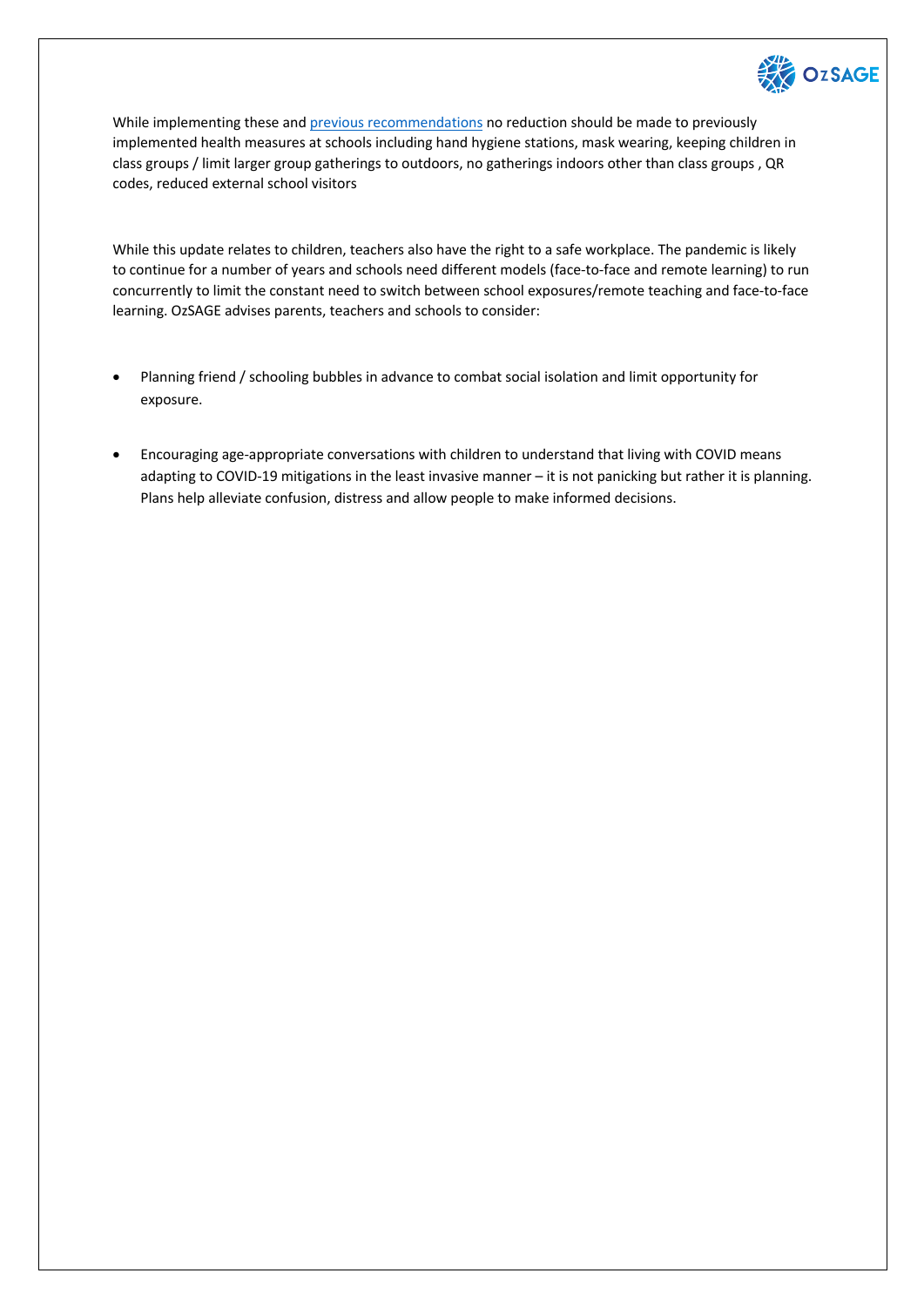

# **Background**

The wellbeing of children must be a primary consideration for decision makers and governments in responding to the changing landscape of this pandemic. By taking preventive action, in the face of an unknown risk to children, we protect the rights and wellbeing of children and their communities.

On Dec 7th 2021, Dr Hans Kluge (Regional Director for Europe, World Health Organisation), indicated that protection of children and school environments was an urgent global priority and "the use of masks, ventilation and regular testing should be standard at all primary schools". Further, the importance of safe indoor air, and ventilation in schools has been demonstrated by the findings of a study undertaken in Graubünden, Switzerland. This study of 150 primary school classrooms demonstrated poor air quality in classrooms and that "more students and teaching staff were infected with the coronavirus in classrooms with poor air quality than in rooms that are regularly ventilated". Additionally, an Italian study found that "realtime visualisation of CO2 levels enabled teachers to maintain lower overall CO2 levels in classrooms." OzSAGE again emphasises the benefits for children and staff in monitoring and improving indoor air quality for ensuring safety and aiding cognition and learning.

Statistics Canada recently reported that the mental health of young people was more likely to be adversely impacted by the spread and impact of the virus, rather than public health measures designed to limit transmission. Others have also argued that an elimination strategy, underpinned by the precautionary principle, "minimises both direct and indirect impacts upon children, and removes the requirement for children and adults to take on unquantified risks from this novel and incompletely-understood infectious disease."

### **Omicron**

There is still much uncertainty about the virulence of the Omicron variant. Early data from Guateng province in South Africa suggests it may be more likely to cause moderate-to-severe disease in younger and immune-naïve populations. An increased number of hospitalisations in children including the 0-5 year age cohort has recently been observed, compared to previous waves of COVID-19. An increase in virulence would not be surprising given the known and suspected biological effects of the mutations present in the Omicron variant. It would also be consistent with previous experience. The Delta variant is also more virulent than the original strain of the virus, appearing to more than double the risk of children being hospitalised. Long COVID and Multisystem Inflammatory Syndrome in Children (MIS-C) remain a possible outcome of COVID-19 infection in children irrespective of disease severity.

The UK Health Security Agency has reported has reported that the Omicron variant:

- is at least as transmissible as the Delta variant;
- displays a growth advantage over the Delta variant, most likely through a combination of increased transmissibility and immune evasion;
- achieves a real-world reduction in vaccine-effectiveness, lowering immune protection against symptomatic infection;
- requires a third dose booster to confer adequate protection from symptomatic infection; and,
- its intrinsic virulence remains unknown.

The United Kingdom has mobilised their Armed Forces to assist with Omicron Emergency Boost program to deliver 3rd doses of vaccine in response to the "tidal wave of Omicron coming"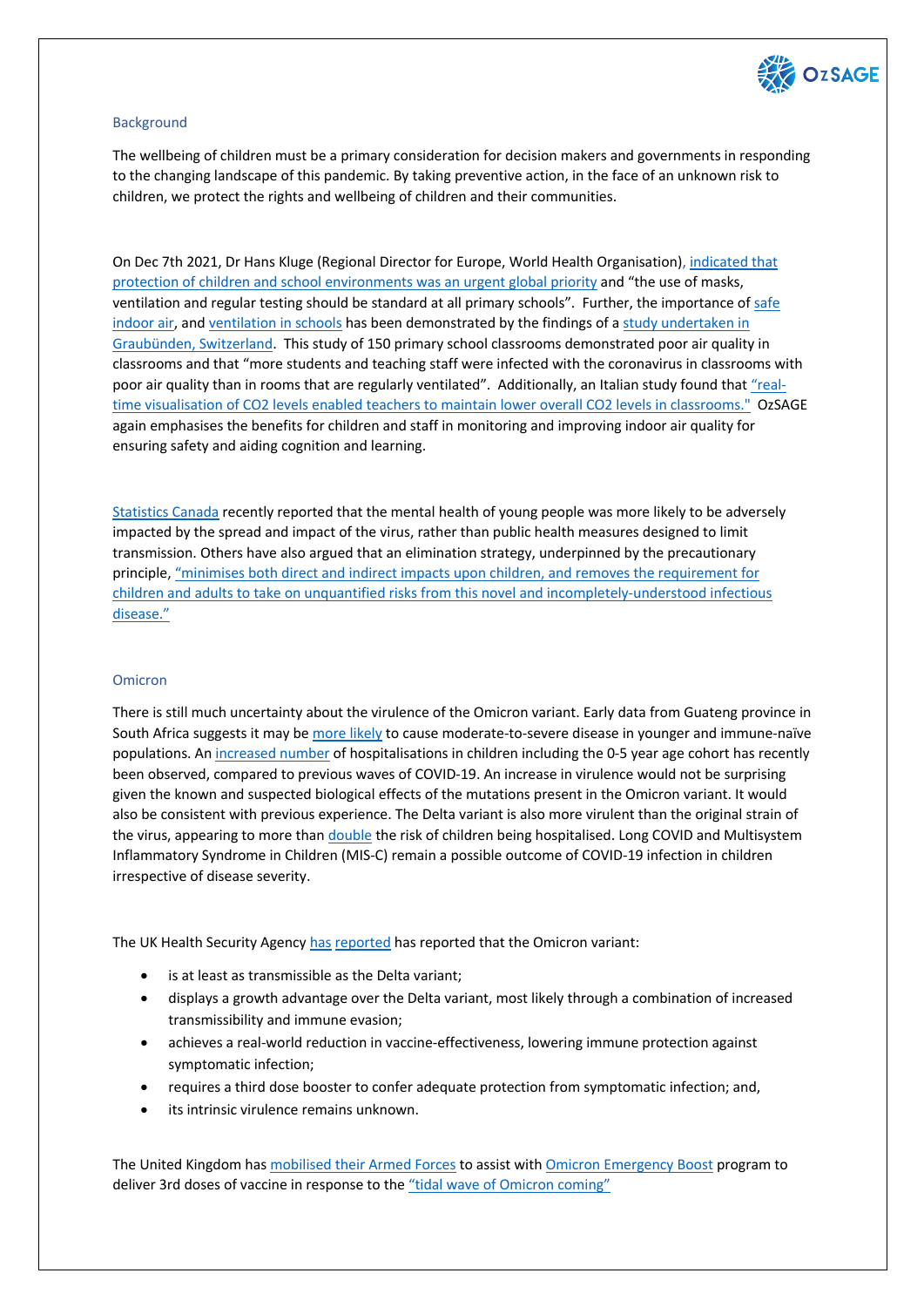

In November OzSAGE called for the use of a ventilation and vaccine-plus strategy and expedited  $3<sup>rd</sup>$  dose boosters to protect Australia against Omicron and other variants that may emerge and noted that reliance on two doses of vaccination only is not adequate.

OzSAGE also called for an immediate shortening of the third dose interval and continues to strongly recommend Australia reduce the third dose interval to any time from 2 months since the second dose and conduct a communication campaign to encourage 3rd dose vaccination. OzSAGE notes again that the waning of vaccine-induced immunity begins 2-3 months after the second dose against Delta, and baseline effectiveness against Omicron is low. An Omicron epidemic may be mitigated with high and rapid 3rd dose coverage.

The Argyle House nightclub outbreak in Newcastle is currently the world's largest Omicron superspreader event. On Wednesday 8 December it is believed one person who had recently travelled from Sydney was positive with Omicron at the beginning of the party. By Friday 17 December over 210 people had tested positive with COVID-19 and thousands of people are now in isolation as close and secondary contacts. The Argyle House nightclub serves as a warning to Australia for what can happen in large indoor setting and should serve as a warning for Omicron transmission risk in school settings.

# Risk to children

While the severity of disease caused by the Omicron variant remains unknown, it is already clear that COVID-19 is more dangerous for children than several diseases that we already vaccinate against. This year in Australia, 2% of children who tested positive were admitted to hospital, although some of these admissions were for social reasons. Children may also experience persistent symptoms after infection, known as long COVID.

A recent large matched cohort study of 157,135 people (including 11,950 children) found substantial newonset post COVID-19 morbidity in paediatric and adult populations based on routine health care documentation. Further investigation is required to assess the persistence and long-term health impact of post COVID-19 conditions, especially in children and adolescents.

A British study suggested that vaccination reduces the risk of long COVID by 50% and notes that COVID-19 vaccination is protective against long COVID. Nonetheless, there is some emerging evidence that even though vaccines reduce the chance of getting infected with COVID-19, long COVID can still occur in fully vaccinated people who have breakthrough infections. This supports our recommendation to move to higher quality masks in high-risk school settings.

Children can also readily transmit the virus that causes COVID-19 to their family members, who may then experience breakthrough infections resulting in hospitalisation. While schools are doing their best to fill a Public Health role, they also acknowledge that Omicron is impacting transmission. More broadly, a lack of Public Health support to school is contributing to failing to adequately suppress transmission which could have substantial consequences for children and their families. Prior to the advent of the Omicron strain, in October 2021, the Centers for Disease Control and Prevention noted that more than 140,000 children in the US have lost a primary or secondary caregiver, over 16,500 children have been in ICU, and over 5,000 children have needed mechanical ventilation.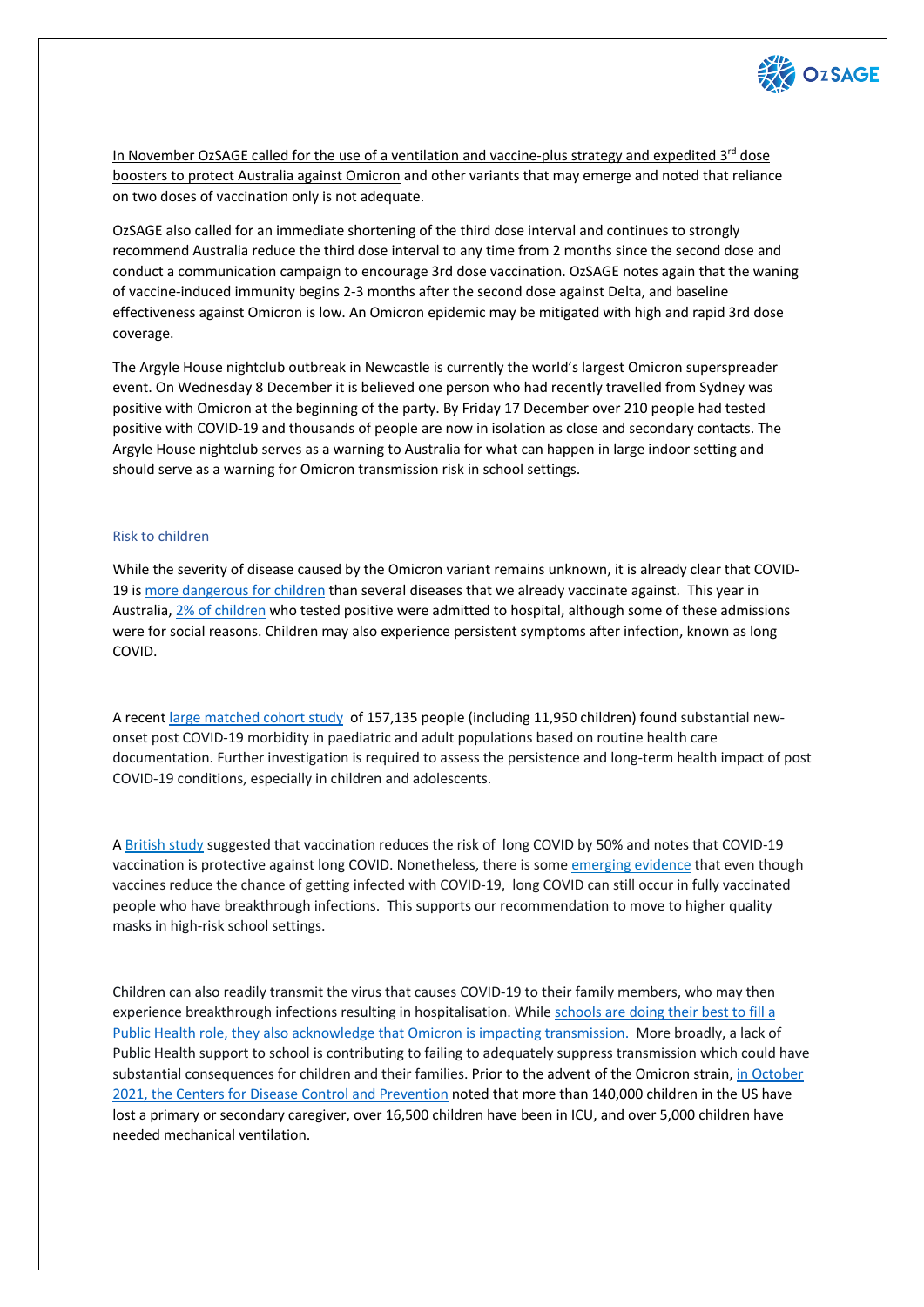

In November 2021, a Victorian child under 10 years became the youngest reported death from COVID-19 in Australia. Previously, the youngest death was a 15 year old from NSW.

### Vaccines

Australia's COVID-19 vaccination program will be extended to all children aged 5 to 11 years from 10 January 2022, after the Australian Government accepted recommendations on 10 December 2021 from the Australian Technical Advisory Group on Immunisation (ATAGI).

The Prime Minister and the Minister for Health have said that the Comirnaty (Pfizer) vaccine will help prevent serious illness in children aged 5 to 11 years from COVID-19. ATAGI have recommended an eight-week interval between the two doses, noting that the interval can be shortened to three weeks in special circumstances such as outbreak settings. The eight week interval in dosing may potentially increase the effectiveness of the vaccine while also reducing the possibility of the rare side effect of pericarditis/myocarditis.

The vaccination program for children will likely coincide with greater demand on vaccine hubs and primary care settings due to individuals aged 16 years and over presenting for a  $3^{rd}$  dose (as a greater number of adult second doses occurred in July and August 2021). On 12 December 2021 the interval for adult 3rd doses was reduced to five (5) months and Spikevax (Moderna) was included with Comirnaty (Pfizer) as the preferred vaccines for adults. This shortening of dose interval will increase the number of adults eligible from about 1.75 million people to more than 4.1 million people (by 31 December 2021), which will put increased pressure on vaccine delivery infrastructure for over 2 million vaccines being delivered children aged 5 – 11 years.

First Nations Australians continue to require a dedicated strategy and approach regarding vaccinations. OzSAGE refers to our advice "Protecting the people of regional, rural and remote Australia in the next phase of the COVID-19 pandemic " and note that children in regional, rural and remote areas live in significantly underserviced populations. Aboriginal and Torres Strait Islander children and their communities, children who are socially disadvantaged, and children who live remotely and their communities do not have the same access to vaccinations through primary care, mobile services or regional vaccination hubs. Limited access to healthcare delivery networks means that once the virus does start to circulate, even small numbers of cases will place health care services under extreme pressure.

### Infections and school closures

Children, schools and childcare continue to see increasing cases of transmission of COVID-19. These are not always reported in a timely or transparent way. In Australia to date there have been over 73,000 confirmed cases of COVID-19 in the  $0 - 19$  age range.

OzSAGE notes there are data and quantification gaps which must be addressed with respect to the true impact of infections within school settings, particularly in those states hardest hit by community transmission. The gaps which must be addressed by state and territory governments relate to:

- No national approach to school outbreak data collection
- Changes to reporting of closure of schools
- Lack of transparency on school closures and on individual classes being isolated due to exposures
- Lack of transparency on cases in schools, particularly in the non-government sector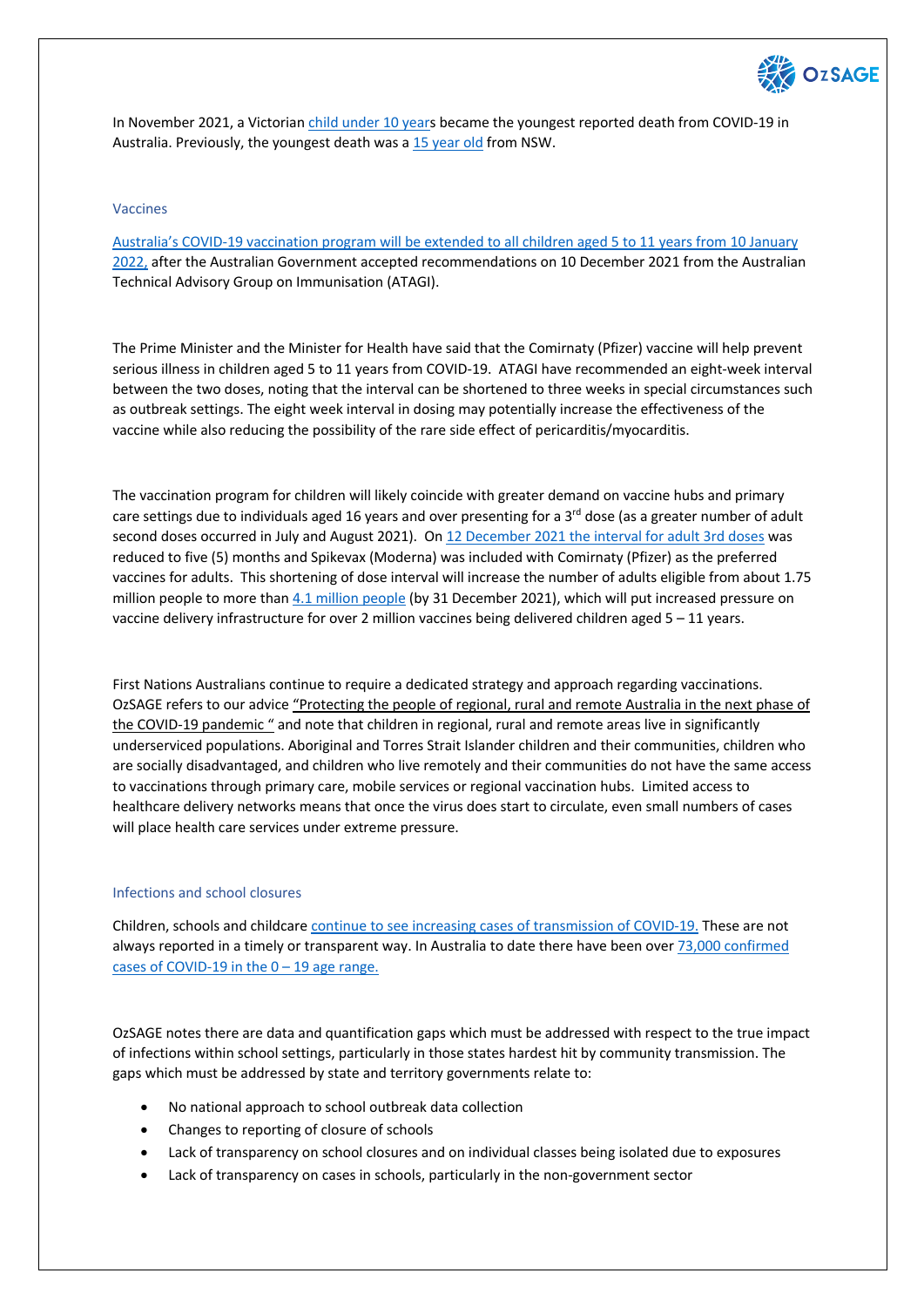

- Lack of reporting of school closures (e.g. in NSW there have been over 874 schools experience incursions in term 4, many of which had multiple incursions)
- No Australian State Education Department has included a plan for clinically vulnerable children to remain safe at school
- Changes to definitions of close contact in school settings
- Inconsistencies in state guidelines around the threshold or outbreak status that would necessitate closure
- Changes to processes involving who or when a student is deemed a personal close contact of someone testing positive to COVID-19 (e.g. often determined by school employees with varying levels of support from public health units and often based on inaccurate information about how COVID-19 spreads)
- Insufficient supply of Rapid Antigen Tests in some states and inequity between private and public schools in access/affordability
- No compliance monitoring or centralised recording of Rapid Antigen Test results

OzSAGE calls for these gaps to be addressed before opening of schools in 2022.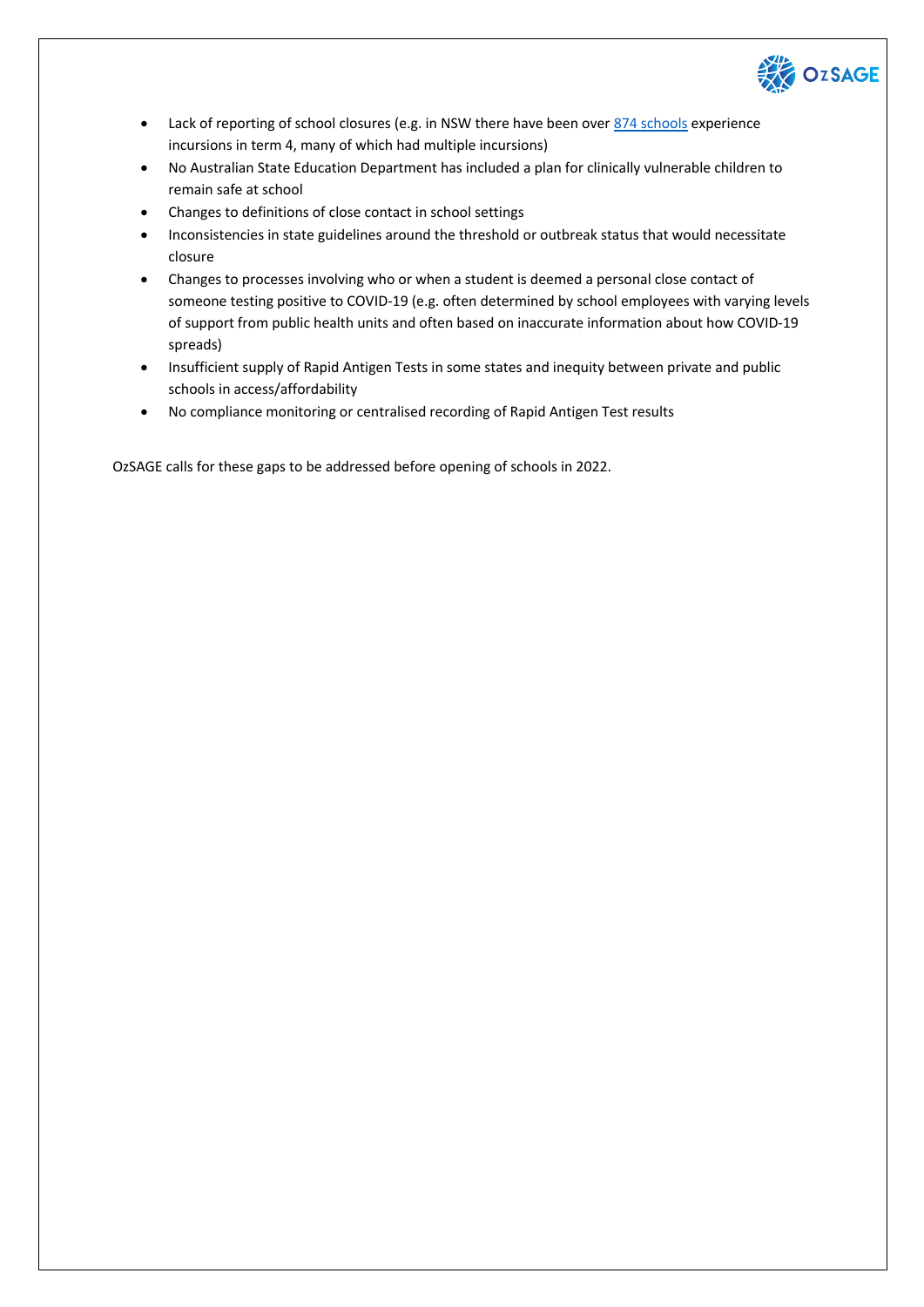

## Appendix: Rapid Antigen Testing Recommendations for Schools and Childcare

## Recommendations

- Screening testing with RATs during periods of community transmission or for specific risk settings such as special needs education is recommended.
- Government should fund testing for all schools.
- A standardised protocol should be developed for schools for activating a pre-planned screening program to start at a specified level of community transmission.
- The school or childcare management should liaise with public health team and laboratory for advice about the significance of the cases found, as the specific circumstance of the cases may mean less or more risk.
- In any significant community transmission (or sewerage detection), ongoing alternate day (daily whilst ideal less likely practical or realistic at current cost) rapid testing of students and staff, together with urgent PCR confirmation.
- Following education sessions, staff may test at home but facilities for testing on site are recommended in case they miss home test. Some employers are relaxing screening for fully vaccinated staff, but this may not be appropriate for workplaces with staff/students at high risk because it is still possible for vaccinated individuals to be infected and transmit the virus. Have system of contact tracing, testing and review of disease controls (involves OHS, Occupational Physician/ Occupational Hygienist/ Ventilation engineers) in place for outbreaks.
- Testing all prior first entry to a dormitory and on regular basis if unvaccinated/high risk individuals reside there. In significant community transmission, if not feasible to have universal ongoing testing of dormitory students (staff best remain as above), then program of regular testing of all unvaccinated students be offered (at least twice weekly). System of contact tracing and testing of all in dormitory site in an outbreak recommended.
- Testing all students, visitors and staff within 24 hours of first site entry for semester where there is no or low community transmission. Ongoing regular testing of unvaccinated students, or all students if possible, be offered on site in any significant community transmission where feasible and practical.
- Testing of all prior to entry to large mass events such as multischool gatherings/exams.
- Processes should be put in place to ensure that employees or students do not return to the site while unwell, even if a test is negative; further testing may well be appropriate under medical/public health guidance.
- Ensure that the provision of RAT screening is not instead of other control measures, including vaccines, adequate safe indoor air ventilation and air cleaning/exchange, and the use of masks as the primary tools to prevent disease transmission.

### RAT Background

Implementing a COVID-19 testing program, as part of a layer of disease controls, for employees, students and visitors, where practical, helps to prevent introducing COVID-19 into schools and childcare facilities.

RT-PCR (reverse transcriptase polymerase chain reaction) nose/throat swab is the reference standard test at this time, and is the test used most frequently in Australia to confirm the diagnosis of COVID-19. RT-PCR tests may take 24-48 hours or longer to return results, because of the need to send samples to centralised laboratories, during which time an infectious individual can spread disease. Also, RT-PCR tests usually require the supervision of a healthcare provider to administer, in addition to expensive equipment, making them more expensive and difficult to run across large numbers of facilities.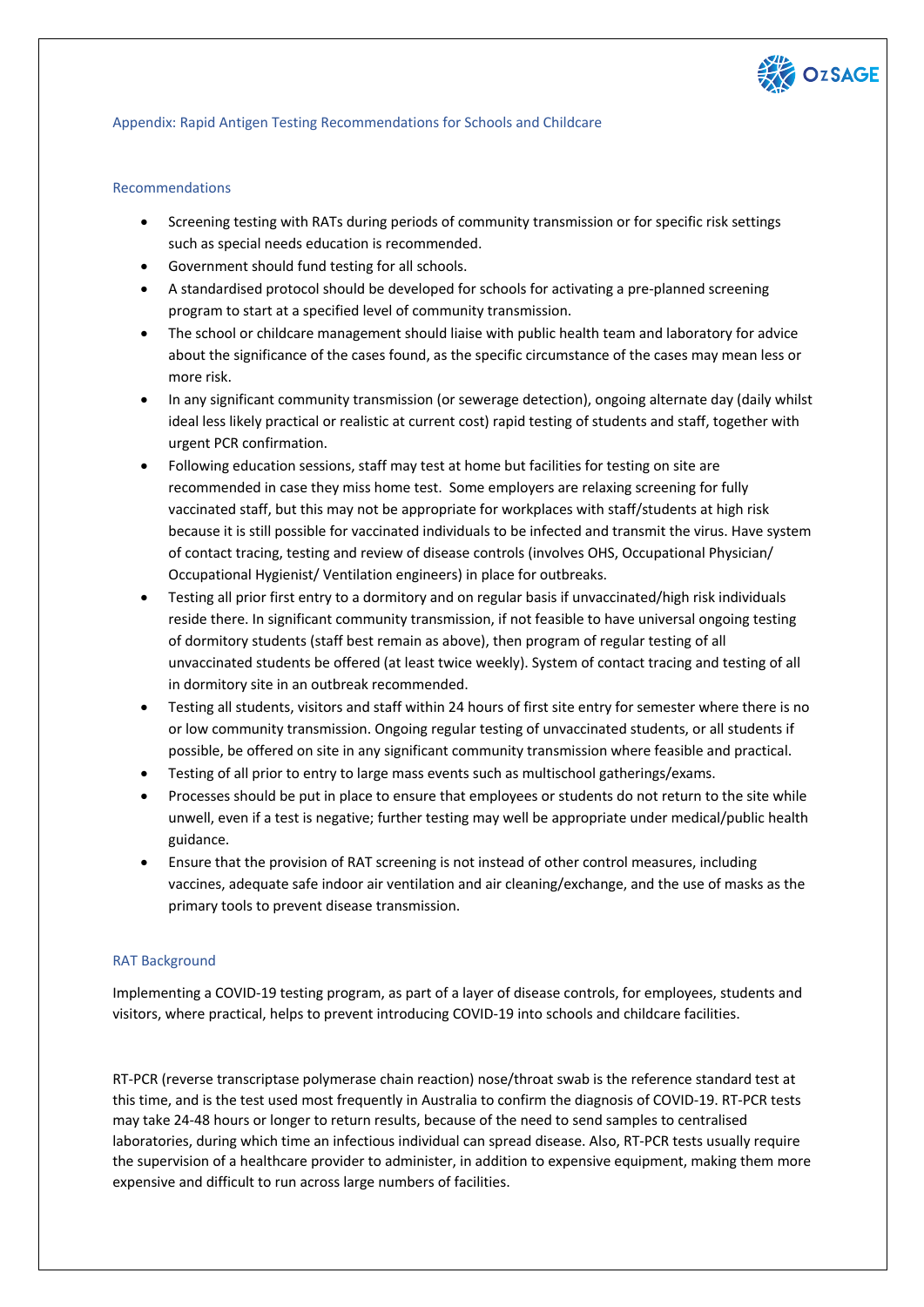

To add to testing capacity and accessibility, rapid antigen testing (RAT) kits were developed. RAT has been available for use in the community (including self-testing) from 1 November 2021 in Australia. RAT is a useful screening tool to help detect COVID-19 in people with or without symptoms. RATs are faster than RT-PCR tests and give results in as little as 10-15 minutes; and can be done at home (subject to Therapeutic Goods Administration (TGA) approval of kits for home use and public health in the area allowing). These tests perform very well compared to RT-PCR.

RAT are screening tests — they are designed for frequent, high-volume use as an additional check. It is extremely important that they are not used as a "good to go" test to rule out infection because of the significant risk of false negative rates (the test does not indicate disease when in actual fact the person is infected). If used for testing multiple members of a group on multiple days, the chance of missing an outbreak as a whole becomes low, so may enable early detection of a cluster, which can be followed up with RT-PCR testing. Universal access to low-cost RATs is crucial for equity and widespread access. To be successful, schools or individuals need to by large quantities for repeated use. Unfortunately the test is relatively expensive (\$10- 15 per test) at the moment and therefore out of reach of many.

## RATs have both advantages and disadvantages

## *Advantages*

- Frequent rapid testing complements other controls
- · RATs can more readily be used frequently and work best when people are most infectious
- Self-testing is effective when performed properly
- There is some evidence that appropriate use of RATs may reduce transmission

# *Disadvantages*

- · Logistics can be challenging, given the scale and required frequency including oversight and staffing, registering and labelling, space, chairs and cleaning, personal protective equipment, kit resourcing, biohazard waste disposal
- Completing the tests correctly may not be possible for some people and young children
- The cost may be prohibitive for small and medium organizations/businesses
- If tests need to be done at home, people may not always get around to doing them or do them properly
- · There is still some uncertainty regarding the effectiveness of approaches such as "test to stay", although recent modelling suggests that RAT screening  $/$  "test to stay" can reduce cases in secondary school settings when there is adequate compliance

Some examples of industries where RAT has been used include mining, construction, abattoirs, health and airlines.

# RAT may be useful where:

- The test is performed on consecutive occasions on the same individual/group (e.g. every second day)
- There is a greater risk of contact between individuals
- Workers are in contact with at-risk individuals (e.g. elderly or with chronic diseases)